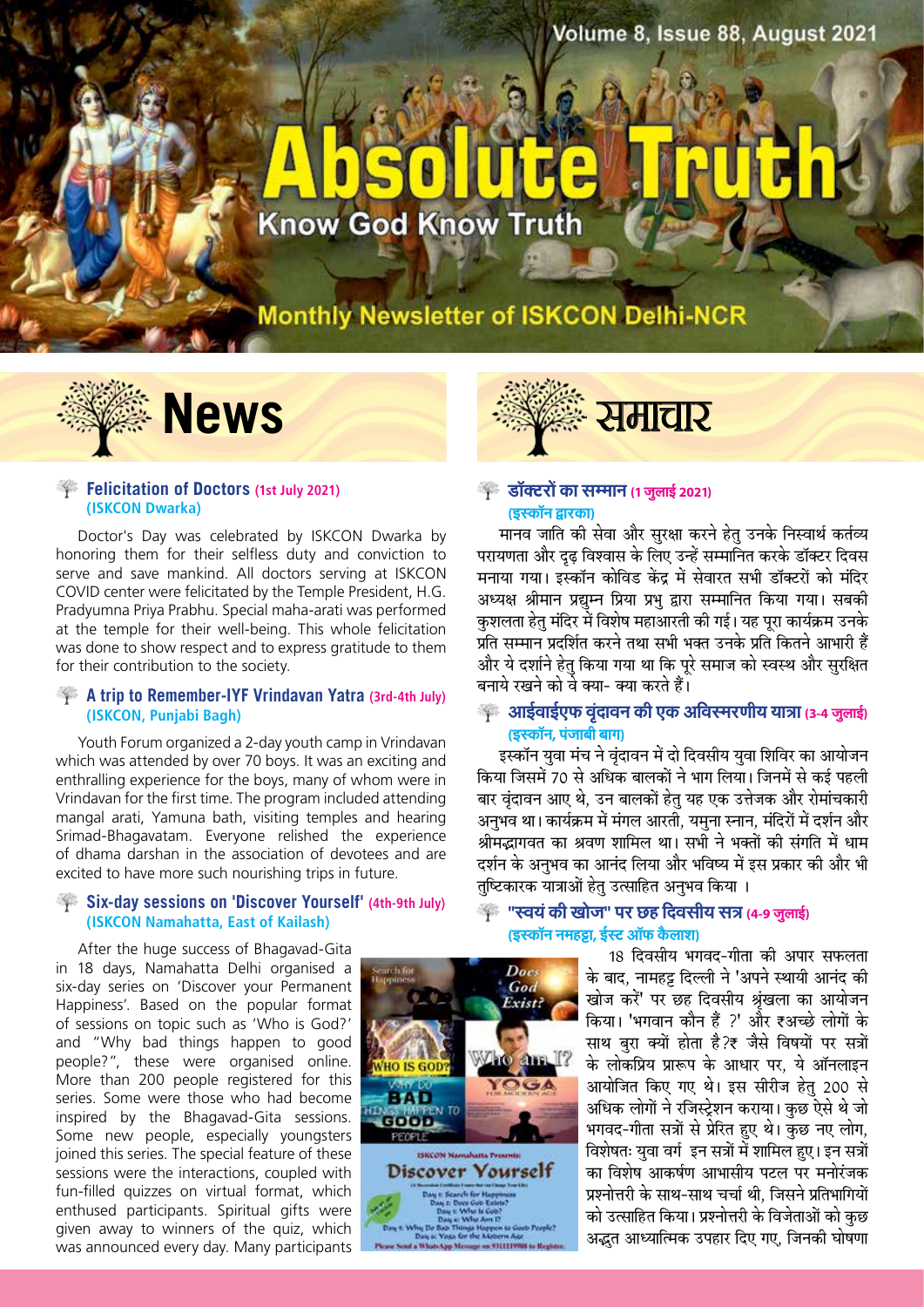couldn't stop raving about the deep, spiritual content, the Vedic insights and the modern age relevance of the principles discussed. What people found most attractive was the lively presentations and the insightful question and answers sessions that followed each of them. "No wonder, these sessions are called 'life changing'." says, a participant, "they've transformed my thought process in a positive way by educating me in Vedic philosophy and its application."

#### **Scientific Lecture Series (4th July) (Institute for Science and Spirituality (ISS), East of Kailash)**

In the last week of June, initiated a two session lecture series by Mr. Siddharth Chhabra who is currently serving as a researcher at Vedic preservation initiative, Michigan. The first lecture entitled "Puranic chronology and modern science" took place on 27/06/21 wherein a comparison was drawn between the puranic time line and the modern scientific chronology. The second lecture entitled "Evidences of reincarnation and near-death incidents: Western vs Vedic Science" on 04/07/2021 covered the case studies of reincarnation from both western as well as Vedic point of view. The next session lecture was delivered by Prof. Suresh Bhalla on 11/07/2021. The lecture entitled "Dilemma of Modern Indians: Distorted Connection with past" comprised of the confused state of mind of the modern Indian generation wherein they find it difficult to connect with their rich tradition and culture. Thereafter on 18/07/2021 the session entitled "Interpreting rules of ethical reasoning from Bhagavad-Gita" was taken up by Mr. Vinay Kumar, Senior Scientist DSIR, New Delhi. His talk was about an attempt to interpret different ethical valuation approaches from the perspective of Bhagavad-Gita. In addition to this the sessions on the course 'Art and Science of Practicing Spirituality (ASPS)' are being conducted weekly for the different groups.

Meanwhile the IIT Delhi chapter of ISS is regularly conducting Bhagavad-Gita online classes in Science, Spirituality and Sustainability group on Facebook every



प्रतिदिन की गईं थीं। कुछ प्रतिभागी गहरी, आध्यात्मिक सामग्री, वैदिक अंतर्दृष्टि और चर्चाकिए गए सिद्धांतों की आधुनिक युग में व्यावहारिकता के विषय में अपनी उन्मत्ता को रोक नहीं पा रहे थे । लोगों को जो सबसे आकर्षक लगा, वह थी जीवंत प्रस्तुतियाँ और उनमें से प्रत्येक का अनसरण करने वाले व्यावहारिक प्रश्न और उत्तर के सत्र। ₹कोई आश्चर्य नहीं, इन सत्रों को 'जीवन परिवर्तनीय ' कहा जाता है।ह एक प्रतिभागी कहते हैं, इन्होंने मुझे वैदिक दर्शन और इसके अनुप्रयोग में शिक्षित करके मेरी विचार प्रक्रिया को सकारात्मक विधि से परिवर्तित कर दिया है।

#### वैज्ञानिक व्याख्यान श्रृंखला (4 जुलाई) (आध्यात्मिकता एवं विज्ञान संस्थान (आईएसएस), ईस्ट ऑफ कैलाश)

जून के अंतिम सप्ताह में, श्री सिद्धार्थ छाबड़ा द्वारा दो सत्रों की व्याख्यान श्रृंखला आरम्भ की गई, जो वर्तमान में वैदिक संरक्षण पहल, मिशिगन में एक शोधकर्ता के रूप में कार्यरत हैं। ₹पौराणिक कालक्रम और आधनिक विज्ञान<del>र</del> नामक शीर्षक पर प्रथम व्याख्यान 27/06/21 को हुआ जिसमें पौराणिक कालक्रम तथा आधुनिक वैज्ञानिक समयावधि के मध्य तुलना की गई थी। 04/07/21 को रूपुनर्जन्म और सन्निकट-मृत्यु की घटनाओं के साक्ष्यः पश्चिमी बनाम वैदिक विज्ञान₹ नामक दूसरे व्याख्यान में पश्चिमी तथा वैदिक दोनों दृष्टिकोणों से पुनर्जन्म विषयक अध्ययन को शामिल किया गया। अगले सत्र का व्याख्यान प्रो. सुरेश भल्ला द्वारा 11/07/21 को दिया गया। ₹आधुनिक भारतीयों की दुविधाः अतीत के साथ विकृत संबंध₹ शीर्षक वाले व्याख्यान में आधुनिक भारतीय पीढ़ी के दिमाग की भ्रमित अवस्था शामिल थी जिसमें उन्हें अपनी समृद्ध परंपरा और संस्कृति से जुड़ना कठिन अनुभव होता है। तत्पश्चात 18/07/2021 को श्री विनय कुमार, वरिष्ठ वैज्ञानिक डीएसआईआर, नई दिल्ली द्वारा ₹भगवद-गीता से नैतिक तर्क के नियमों की व्याख्या₹ नामक सत्र पर व्याख्यान दिया गया। उनका व्याख्यान भगवद-गीता के दृष्टिकोण से विभिन्न नैतिक मूल्यांकन के दृष्टिकोणों की व्याख्या करने के प्रयास के विषय में था । इसके अतिरिक्त विभिन्न समूहों हेतु, 'आध्यात्मिक अभ्यास की कला एवं विज्ञान (एएसपीएस)' पाठ्यक्रम पर साप्ताहिक रूप से सत्र आयोजित किए जा रहे हैं।

इस मध्य आई एस एस का आई आई टी दिल्ली विभाग नियमित रूप से अपने सदस्यों के लाभ हेतु प्रति शुक्रवार सँध्या फेसबुक पर विज्ञान, आध्यात्मिकता और स्थिरता समूह में भगवद-गीता पर ऑनलाइन कक्षाएं आयोजित कर रहा है। समूह के सदस्यों की संख्या लगभग 250 है। विगत सप्ताह, श्लोक 18.17 में समूह के सदस्यों के मध्य बिना उसमें उलझे कार्य सम्पादित करने की विधियों पर चर्चा की गई।

#### धरती माता की देखभाल - मूल्य शिक्षा ओलंपियाड 2021 (जुलाई 2021) (इस्कॉन, पंजाबी बाग)

पिछले कई वर्षों से अपने प्रयासों को सुचारु रखते हुए, इस्कॉन पंजाबी बाग, गोवर्धन ईकोविलेज, संयुक्त राष्ट्र पर्यावरण कार्यक्रम और फेथ फॉर अर्थ काउंसलर के सहयोग से इस बार मूल्य शिक्षा ओलंपियाड 2021 (वीईओ 2021) का आयोजन कर रहा है। हम पिछले कई वर्षों से इस ओलंपियाड का आयोजन कर रहे हैं और हमें अद्धुत सफलता मिली है। पिछले साल COVID चुनौतियों के उपरान्त भी, मूल्य शिक्षा ओलंपियाड में भारत भर के 28+ विद्यालयों के 13,200+ बच्चों ने भाग लिया। इस वर्ष हमारा लक्ष्य और अधिक छात्रों तक पहुंचना है। इस वर्ष मूल्य शिक्षा ओलंपियाड के प्रमुख केंद्रित लक्ष्यों में से एक जलवायु परिवर्तन पर छात्रों को संवेदनशील बनाना और शिक्षा देना रहेगा। पर्यावरण के प्रति जागरूक रहना समय की मांग है, क्योंकि जलवायु परिवर्तन इस पीढ़ी के लिए निर्णायक चुनौती होगी। 15 जुलाई, 2021 को औपचारिक रूप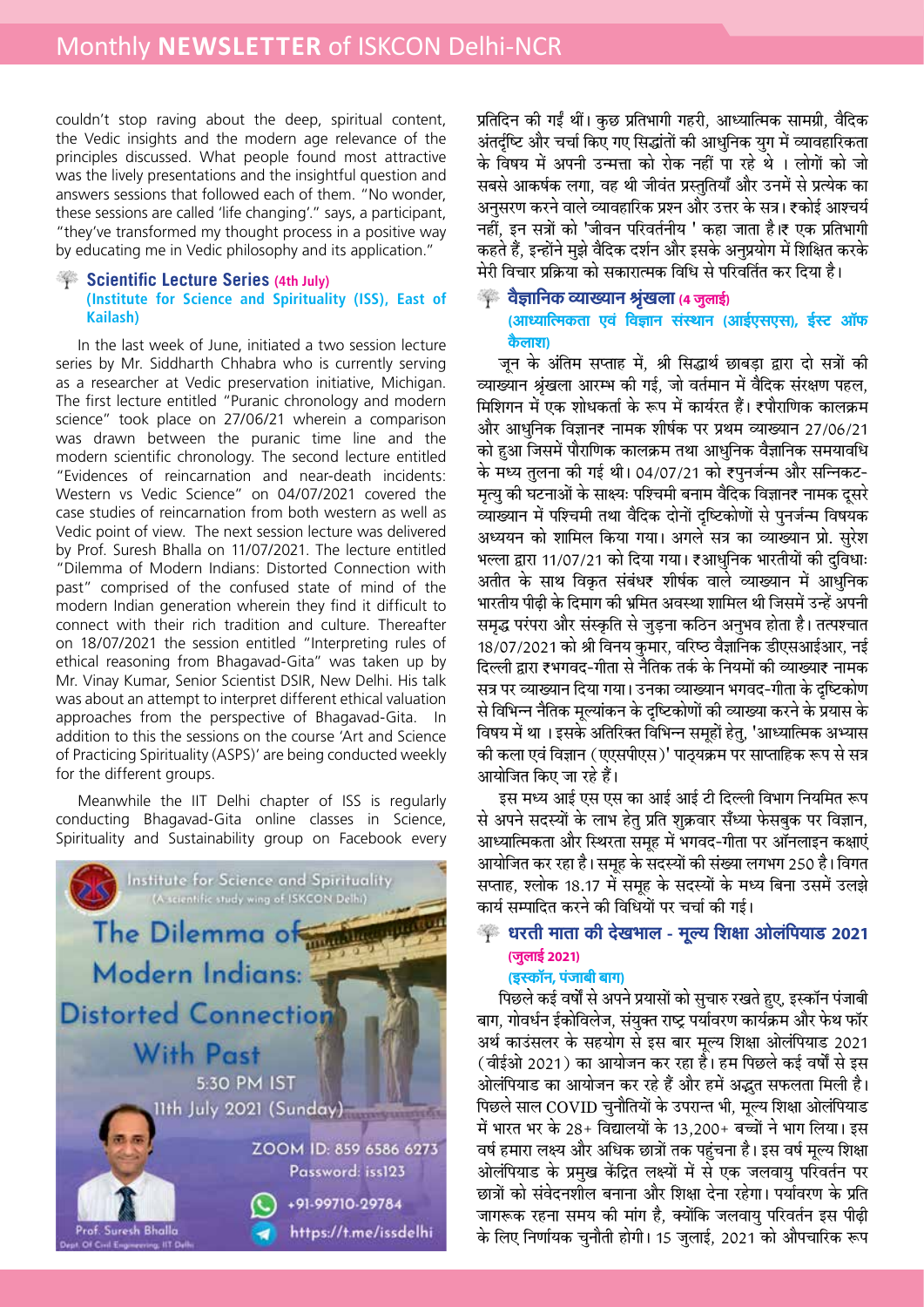Friday evening for the benefit of its members. The membership of the group is about 250 in number. In the by gone week, verse 18.17 dealing with the ways of performing work without getting entangled into them were discussed amongst the group members.

#### **Caring for Mother Earth - Value Education Olympiad 2021 (July 2021) (ISKCON, Punjabi Bagh)**

Continuing with its efforts over last several years, ISKCON Punjabi Bagh is organizing VALUE EDUCATION OLYMPIAD 2021 (VEO 2021), this time in collaboration with Govardhan Ecovillage, UN Environment Program and Faith for Earth Councillor. We have been organizing this Olympiad over last several years now and has received tremendous success. Despite the COVID challenges last year, the Value Education Olympiad saw a participation of 13,200+ children from 28+ schools across India. This year we aim to reach out to even more students. One of the major focuses of the Value Education Olympiad this year will be on sensitizing and education students on climate change. Being conscious of the environment is the need of the hour, as climate change will be the defining challenge for this generation. VEO 2021 has been formally launched on 15th July, 2021. As part of this program, we will be conducting 9 (nine) seminars for the children, to discuss the values covered under Value Education Olympiad 2021, including the principles and wisdom from Bhagavad-Gita. These seminars will be conducted on every Sunday starting 1st August 2021 and ending on 26th September 2021, with the last 2 sessions being workshops.

#### **The topics will be:**

- Inner climate change to outer climate change -Importance of Value education in fighting climate change - By Gauranga Das (Director, Govardhan Ecovillage) on 1st Aug 2021
- **Honesty**
- **Integrity**
- **Trustworthiness**
- **Equity**
- **Justice**
- **Altruism**

The dates for the 7 sessions will be 1st Aug, 8th Aug, 15th Aug, 22nd Aug, 29th Aug, 5th Sep and 12th Sep. The timings for the sessions will be 2-3.30 pm.

#### **Ecstatic Kirtan by H.G. Madhava Prabhu (8th July) (ISKCON, Dwarka)**

The devotees felt especially blessed when H.G. Madhava Prabhu graced the temple and enthralled everyone with his soulful kirtan. The kirtan filled the heart of devotees with enthusiasm and enlivened them in this ongoing pandemic.

#### **Disappearance of Srila Bhaktivinoda Thakura (9th July) (ISKCON, East of Kailash)**

The disappearance day of Srila Thakura Bhaktivinoda was celebrated with pushpanjali, kirtan and glorification.

से VEO 2021 का विमोचन किया गया। इस कार्यक्रम के भाग के रूप में, हम बच्चों के लिए 9 (नौ) विभिन्न संगोष्ठी सत्र आयोजित करेंगे, जिसमें मूल्य शिक्षा ओलंपियाड 2021 के अन्तर्गत शामिल मूल्यों पर वार्ता की जाएगी, जिसमें भगवद - गीता के सिद्धांत और ज्ञान शामिल हैं। ये सेमिनार 1 अगस्त 2021 से प्रत्येक रविवार को आरम्भ होकर 26 सितंबर 2021 को समापन तक आयोजित होंगे जिसमें अंतिम 2 सत्र कार्यशालाएं होंगी।

#### **विषय होंगे:**

- • बाहरी जलवायु परिवर्तन हेतु आंतरिक वातावरण परिवर्तन जलवायु परिवर्तन से लड़ने में मूल्य शिक्षा का महत्व - गौरंग दास (निदेशक, गोवर्धन इकोविलेज) द्वारा 1 अगस्त 2021 को
- • सत्यनिष्ठा
- • निष्कपटता
- विश्वसनीयत<u>ा</u>
- • निष्पक्षता
- • न्यायसम्मतता
- • परोपकारिता

7 सत्रों की तिथियां 1 अगस्त, 8 अगस्त, 15 अगस्त, 22 अगस्त, 29 अगस्त, 5 सितंबर और 12 सितंबर होंगी। सत्रों का समय दोपहर 2 - 3:30 बजे होगा।

#### श्रीमान माधव प्रभुद्वारा उन्मत्तकर देनेवाला उत्साहीकीर्तन (8 जुलाई)

#### (इस्कॉन, द्वारका)

जब श्रीमान माधव प्रभु द्वारा मंदिर आगमन के साथ ही भक्तों ने स्वयं को विशेष रूप से धन्य अनुभव किया और अपने भावपूर्ण कीर्तन से सभी को मंत्रमुग्ध कर दिया। कीर्तन ने भक्तों के हृदय को उमंग से भर दिया और इस चल रही महामारी में उन्हें जीवंत कर दिया।



#### श्रील भक्तिविनोद ठाकुर का तिरोभाव दिवस (9- जुलाई) (इस्कॉन, ईस्ट ऑफ कैलाश)

श्रील भक्तिविनोद ठाकुर का तिरोभाव दिवस पुष्पांजलि, कीर्तन एवं उनके गुणानुवादन के साथ मनाया गया। वे दिग्गज आचार्य, जिन्होंने आधुनिक समय में उपयोगरत भगवद प्रचार (उपदेश) पद्धतियों की नींव रखी, वे एक सम्मानित एवं विद्वानों तथा भक्ति मार्ग गामीयों द्वारा अनुसरण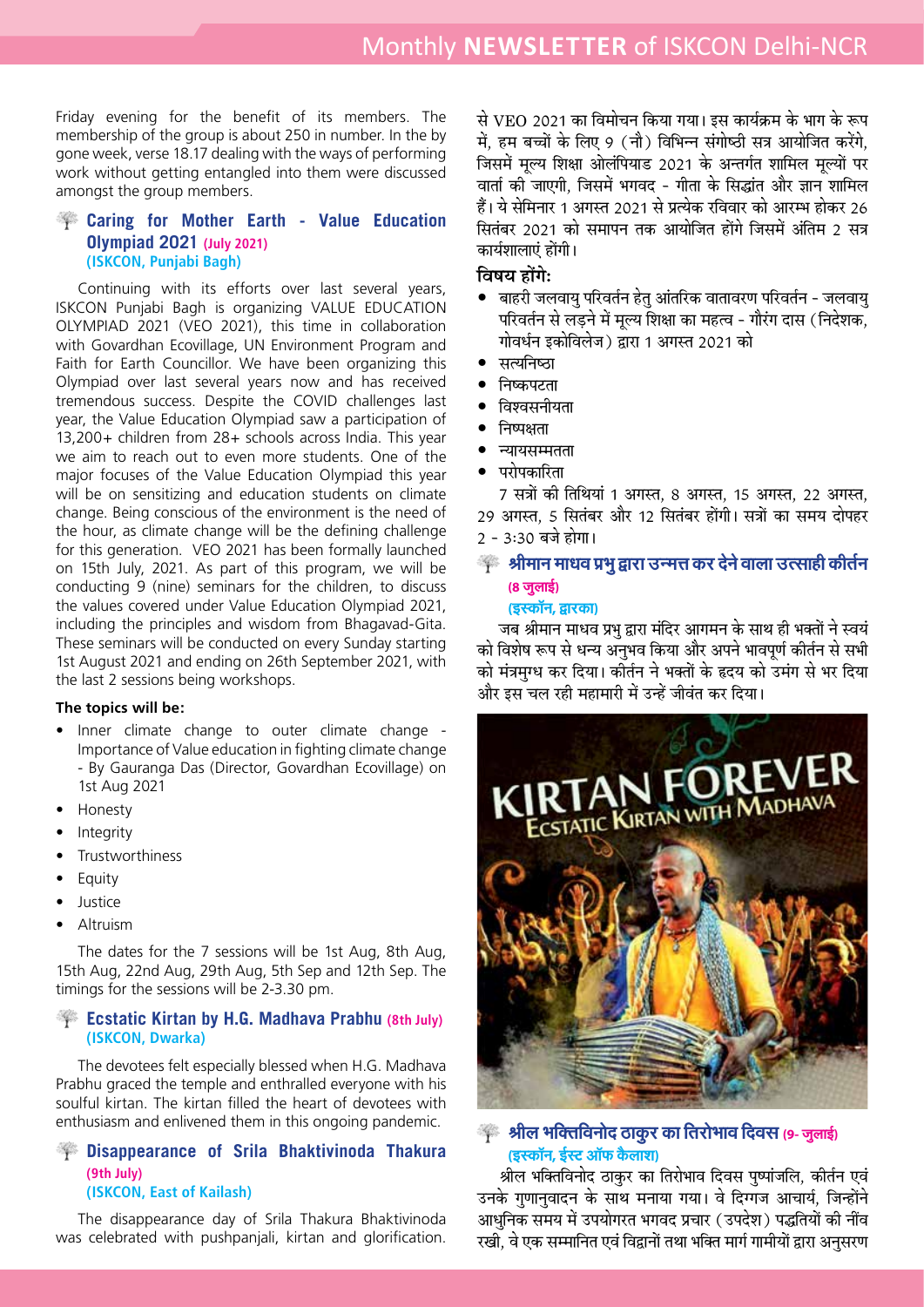### Monthly **Newsletter** of ISKCON Delhi-NCR

The stalwart acharya, who laid the foundation of modernday preaching methodologies, is a personality, revered and followed by erudite scholars and those who pursue the path of bhakti. His presence can be charted in the form of innumerable bhajans, literature and instructions, he left. All these are well entrenched in devotional principles, serving as guidelines for devotees from all across the globe. The 'seventh Goswami' was remembered on his disappearance day. Devotees prayed to him for his mercy so that his teachings can be followed and his association through his vani, can be made good use of.

#### **Festival of Gratitude** (10th July) **(ISKCON, Dwarka)**

The devotees of Youth Forum organized a very special event "Festival of Gratitude" for honouring all the senior leaders and devotees of IYF Dwarka. These leaders have played an immense role in guiding many youths in Dwarka and other place on the path of Krishna consciousness. Contemplation on these aspects led to a sense of deep gratitude and veneration among these youths. They tried to express their gratitude and love for leaders by organizing this festival. The festival involved kirtan, prasadam and the glorification of devotees.



#### Gundica Marjan **(11th July)** (ISKCON, All Delhi-NCR Temples)

The annual festival of cleaning of the temple is called Gundica Marjan. Celebrated to commemorate Mahaprabhu's pastime of cleaning the temple of Gundica at Puri, just before the Ratha Yatra, is replete with many

किये जाने वाले व्यक्तित्व हैं। उनकी उपस्थिति असंख्य भजनों, साहित्य और निर्देशों जो वे छोड़ गए हैं, के रूप में दर्ज की जा सकती है। ये सभी भक्ति एवं सिद्धांतों से परिपूर्ण हैं, जो दुनिया भर के भक्तों हेतु दिशा-निर्देश के रूप में कार्यरत हैं। 'सप्तम गोस्वामी' के तिरोभाव दिवस पर उनका स्मरण किया गया। भक्तों ने उनसे उनकी दया दृष्टि हेतु कृपा की याचना की जिससे उनकी शिक्षाओं का पालन किया जा सके और उनकी वाणी के माध्यम से उनकी संगति का सदुपयोग किया जा सके।



#### आभार उत्सव (10 जुलाई) (इस्कॉन, द्वारका)

इस्कॉन युवा मंच के भक्तों ने आईवाईएफ द्वारका के सभी वरिष्ठ नेतृत्व और भक्तों को सम्मानित एवं कृतज्ञता ज्ञापित करने हेतु एक बहुत ही विशेष कार्यक्रम रुआभार उत्सवर का आयोजन किया। इन नेताओं ने द्वारका और अन्य जगहों पर कई युवाओं को कृष्ण भावनामृत के मार्ग पर मार्गदर्शन करने में बहुत बड़ी भूमिका निभाई है। इस पक्ष पर चिंतन से इन युवाओं में गहन श्रद्धा एवं कृतज्ञता की भावना जन्म लेगी । उन्होंने इस उत्सव का आयोजन कर भक्तों और नेतृत्व के प्रति आभार और प्रेम व्यक्त करने का प्रयास किया है। इस उत्सव में कीर्तन, प्रसादम और भक्तों का महिमा मंडन शामिल था।

#### गुंडिचा मार्जन (11 जुलाई) (इस्कॉन, दिल्ली-एनसीआर केसभी मंदिर)

मंदिर की सफाई के वार्षिक उत्सव को गुंडिचा मार्जन कहा जाता है। रथ यात्रा से ठीक पहले, महाप्रभु द्वारा पुरी में गुंडिचा मंदिर मार्जन की लीला का उत्सव मनाया जाता है, जो कई महत्वपूर्ण शिक्षाओं से परिपूर्ण है। मंदिर मार्जन असल में अपने ह्रदय जो अनर्थों से भरा हुआ है, के मार्जन का ही एक कार्य है। यह हमें एक सेवक की अपनी संवैधानिक स्थिति को आत्मसात करना तथा उत्तम भाव एवं उत्कृष्ट मनोवृत्ति के साथ सेवा प्रदान करना सिखाता है। इस प्रकार सेवा करते हुए, हम सही मूल्यों को विकसित करते हैं जिसके परिणामस्वरूप आध्यात्मिक पथ पर हमारी प्रगति होगी। भक्तगण मंदिर में सभी ओर कौने कौने तक साफ करने के लिए एकत्र हुए। उच्च स्वर में कीर्तन, सत्संग तथा प्रभु को प्रसन्न करने की इच्छा ने इस दिवस को भगवान् की सेवा दिवस के रूप में उजागर किया।

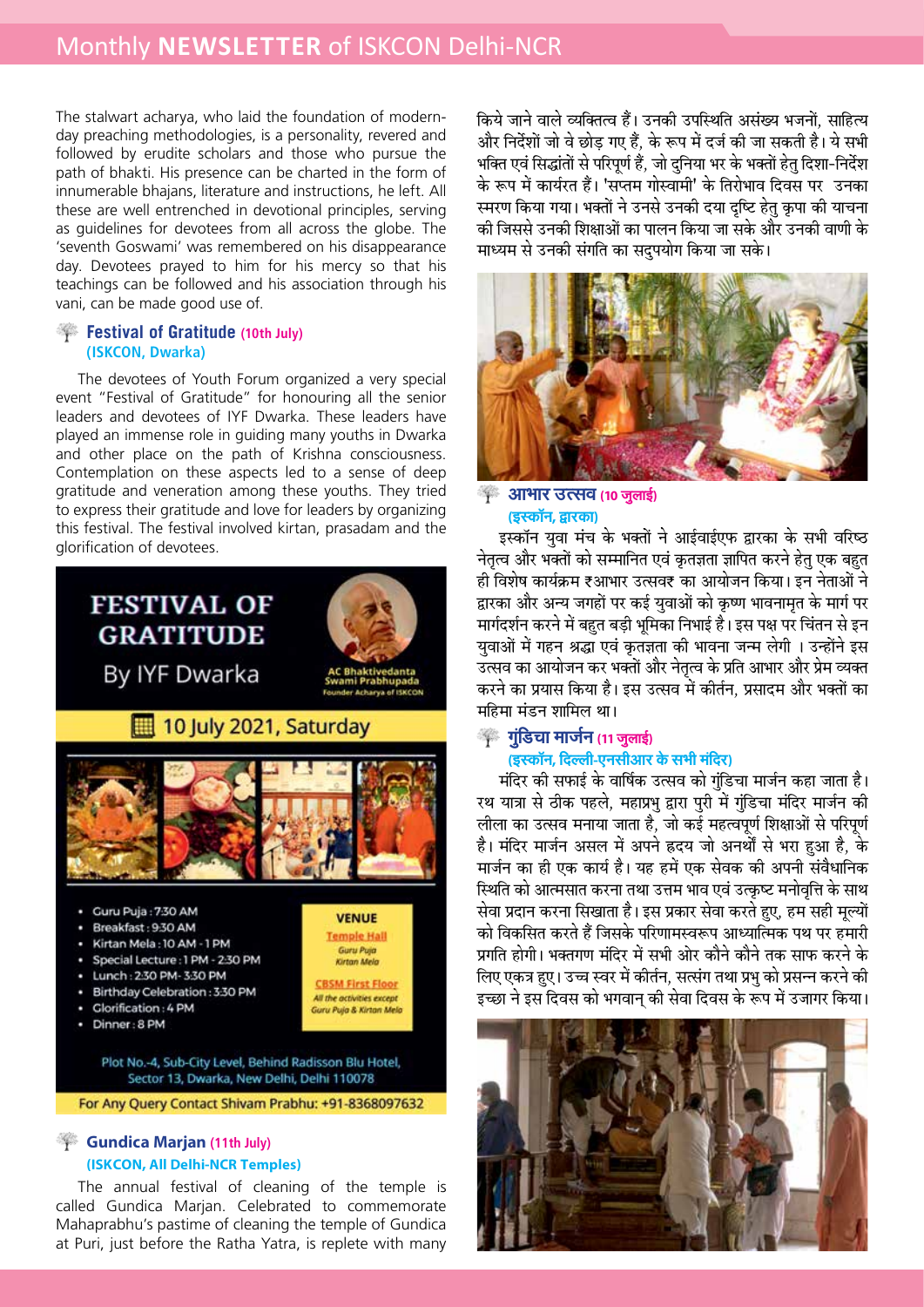important lessons. The cleaning of the temple is an act of cleansing one's heart which is filled with anarthas. It teaches us to take to our constitutional position of a servant and offer service in perfect mood and attitude. While serving thus, we inculcate the right values which will result in our progress on the spiritual path. Devotees assembled at the temple to scrub and clean every nook and corner. The loud kirtan, the association and the desire to please the Lord, highlighted this day of rendering service to Their Lordships.

#### **Ratha Yatra (12th July) (ISKCON, East of Kailash and Dwarka)**

Jagannatha or The Lord of the Universe, along with His siblings, brother Baladeva and sister Subhadra, come out of the sanctum sanctorum, to shower Their mercy. In all Their glory, seated on chariots, They saunter in the lanes of Puri. This festival of international acclaim is celebrated all around the world, by the causeless mercy of one of the greatest saints of Modern Age, His Divine Grace A.C Bhaktivedanta Swami Prabhupada. His purpose of taking it to the West and to the whole world thereafter, was to allow people of Kaliyuga, unfortunate and dull- headed as they are, to receive mercy of the Supreme Personality of Godhead. Every year, the Ratha Yatra is organised with great devotional fervour. This year, like the last one, the COVID restrictions and protocols, disallowed its celebration with usual fanfare. However, this could not dampen the spirits of the devotees, who are always determined to use every opportunity to partake of the divine shelter of the Lord. A small procession with the deities in the foreground and sankirtan in the background, was organised on the campus. By being welcomed at the various parts of the campus, devotees enjoyed the favour of the Lord, through the service they rendered and the offerings they made. Visitors to the temple were spellbound by the pulsating kirtan spreading the potency of the Mahamantra in all directions. Dancing and singing devotees, pulling the ropes of the small chariot, eager to serve their beloved Jagannatha left many gaping at this unprecedented enthusiasm. Although low-key, the celebration was a divine experience for all those who participated.

#### **Offering 180 Aartis to Lord Jagannatha (IGF, ISKCON East of Kailash)**

The Girls' Forum offered 180 aartis to the Lord. Dressed and smiling, the devotees performed this service to please the Lord and gain His favour. The enthusiasm of these young devotees under the guidance of Her Grace Urmila Mataji, was exemplary and added colour, light and festive mood to the grand celebration.

#### **Kirtan in the Honor of H.G. Aindra Prabhu (16th July) (ISKCON, Rohini)**

Although it has been quite a long time when legendary 24hr kirtan leader H.G. Aindra Prabhu has left all of us yet his presence can be felt even today through his kirtan styles. H.G. Madhava Prabhu (Mauritius) who had learnt kirtan under Aindra Prabhu's direction visited the temple along with his wife H.G. Radhika Mataji. Radhika Mataji to give the morning Srimad-Bhagavatam class. She spoke on the

#### रथ यात्रा (12 जुलाई) (इस्कॉन, ईस्ट ऑफ कलाश और द्वारका)

जगत के नाथ भगवान् जगन्नाथ, अपने भाई बलदेव और बहन सुभद्रा के साथ, गर्भगृह से अपनी दया की वर्षा करने हेतु बाहर आते हैं। वे अपनी सम्पूर्ण भव्यता के साथ, रथों में विराजमान होकर पुरी की सड़कों पर निकलते हैं। आधुनिक युग के महानतम संतों में से एक, श्री कृष्ण कृपा मूर्ति ए.सी. भक्तिवेदांत स्वामी श्रील प्रभुपाद की अकारण दया से, अंतर्राष्ट्रीय प्रसिद्धि प्राप्त यह उत्सव संसार भर में मनाया जाता है। इसे पश्चिम और तदोपरांत सारे संसार में ले जाने का उनका उद्देश्य, कलियुग के दुर्भाग्यपूर्ण और मंदबुद्धि लोगों को, परम भगवान की दया प्राप्त करवाना था। प्रतिवर्ष, रथ यात्रा का आयोजन बड़े उत्साह एवं भक्ति के साथ किया जाता है। पिछले वर्ष की भांति इस वर्ष भी, कोविड प्रतिबंध और प्रोटोकॉल ने इस उत्सव को विशेष धूमधाम से नहीं मनाने दिया। यद्द्यपि, यह भक्तों के भाव और उत्साह को कम नहीं कर सका, जो सदा भगवान के दिव्य आश्रय में भाग लेने हेतु हर उपलब्ध अवसर का उपयोग करने के लिए दृढ़ संकल्पित रहते हैं। आगे आगे श्री भगवान् के विग्रह और पृष्ठभूमि में संकीर्तन के साथ एक छोटी रथयात्रा मंदिर परिसर में ही आयोजित की गई । परिसर के विभिन्न भागों में भगवान् का स्वागत किया गया, भक्तों ने अपनी सेवा और अपने बनाये प्रसाद आदि चढ़ावों के माध्यम से भगवान की कृपा प्राप्त कर आनंद का अनुभव किया। सभी दिशाओं से महामंत्र की शक्ति का प्रसार करते हुए कीर्तन सुनकर मंदिर में आगंतुक श्रद्धालु मंत्रमुग्ध हो गए। अपने प्रिय जगन्नाथ की सेवा हेतु आतुर छोटे रथ की रस्सियों को खींचकर नाचते-गाते भक्तों ने अपने अभूतपूर्व उत्साह से अपने पीछे कई अविस्मरणीय स्मृतियों को छोड़ा है। यद्द्यपि आकार में छोटेकिन्तु अति महत्त्व के इस उत्सव का उन सभी के लिए एक दिव्य अनुभव था जिन्होंने इसमें भाग लिया था।



#### भगवान जगन्नाथ को 180 आरती अर्पित करना (आईजीएफ, इस्कॉन ईस्ट ऑफ कैलाश)

इस्कॉन बालिका मंच ने भगवान को 180 आरतीयां अर्पित कीं। रंग बिरंगे परिधानों से सुसज्जित और प्रसन्नचित्त भक्तों ने भगवान को प्रसन्न करने हेतु यह सेवा की तथा उनकी कृपा प्राप्त की। श्रीमती उर्मिला माताजी के मार्गदर्शन में इन युवा भक्तिनों का उत्साह अनुकरणीय था और उन्होंने भव्य उत्सव में रंग, प्रकाश और उमंग के भाव को जोड़ा।

#### श्रीपाद ऐंद्र प्रभुकेसम्मान मेंकीर्तन (16 जुलाई) (इस्कॉन,रोहिणी)

यद्द्यपि 24 घंटे कीर्तन के महान सम्राट श्रीपाद ऐंद्र प्रभु को गए हुए बहुत समय हो गया है, फिर भी उनकी उपस्थिति को आज भी उनकी कीर्तन शैलियों के माध्यम से अनभव किया जा सकता है। श्रीमान माधव प्रभ (मॉरीशस)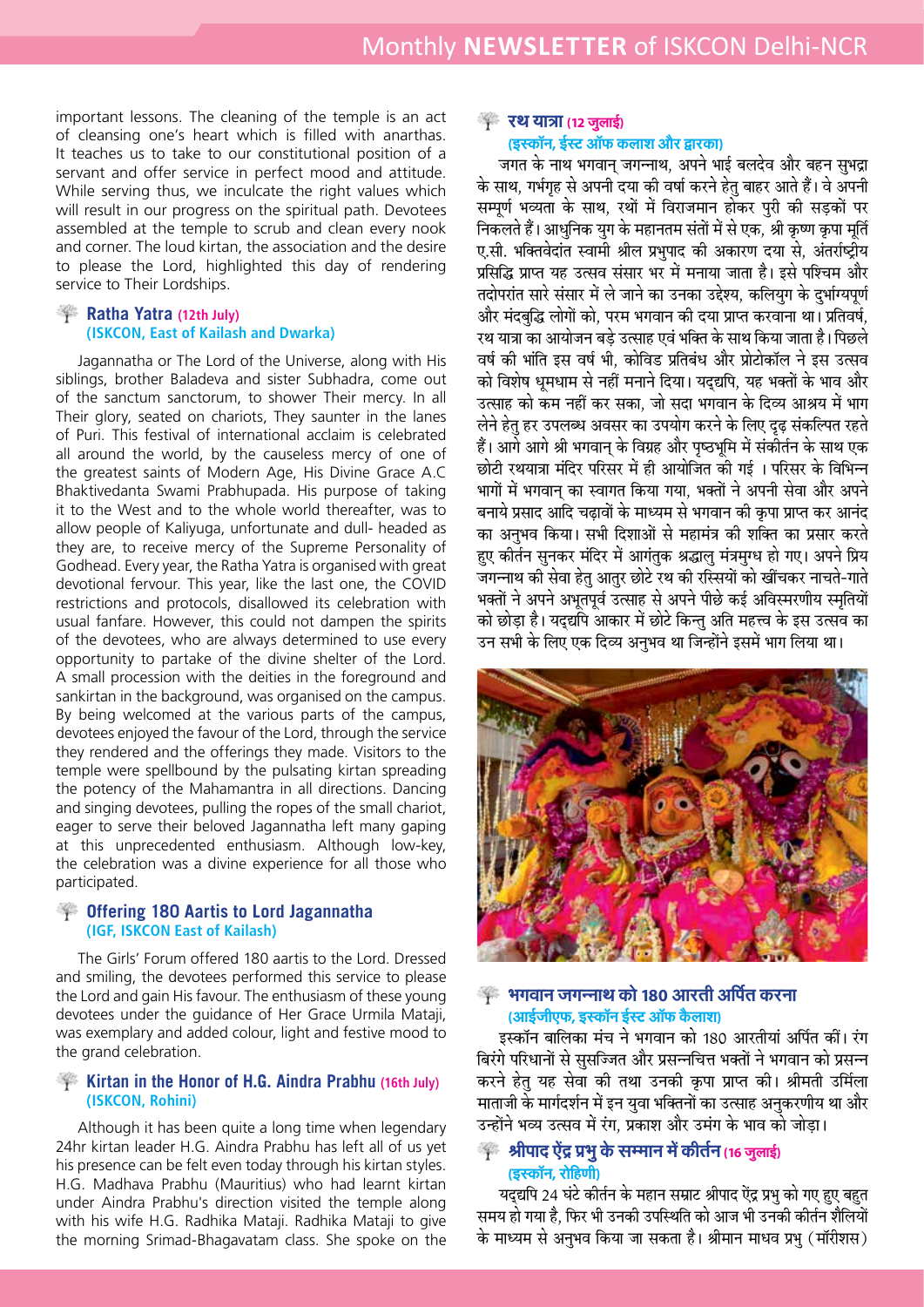glories of the Holy name. After the morning prasadam, H.G. Madhava Prabhu started leading the kirtan in the temple hall in a presence of around 100+ devotees. The devotees drowned themselves in the mellows of the holy name. At last, H.G. Keshav Murari Prabhu expressed his gratitude on behalf of all present and invited them for the opening of the temple next year.

#### **First month of Caturmasya (24th July)**

Caturmasya is the time for abstinence with the purpose of making more time for spiritual pursuits. The first month of Caturmasya, began from 24th July. Devotees abstain from eating green, leafy vegetables, such as cabbage and spinach, during this month.

#### **Disappearance day of Srila Sanatana Goswami (24th July) (ISKCON, East of Kailash)**

Chaitanya Mahaprabhu instructed Srila Sanatana Goswami to establish temples in Vrindavana and preach Vaishnavism. One of the six Goswamis, Srila Sanatana Goswami gave up a prestigious official position to follow the path of bhakti. His service attitude and surrender to the words of Mahaprabhu are instructive and exemplary. Spearheading the works of the six Goswamis, Srila Sanatana Goswami's contribution to explication of principles of devotional service is punctuated with works like the Hari Bhakti Vilasa and Brhad Bhagavatamrta. His disappearance day was celebrated with pushpanjali, kirtan and glorification.



#### **Disappearance day of Srila Gopala Bhatta Goswami (28th July) (ISKCON, East of Kailash)**

The appearance and disappearance of a Vaishnava, are both moments of celebration. They appear to benefit other living entities, giving them directions and instructions to perfect their lives. When they leave, they return back to their eternal service, leaving a trail that devotees may follow in their footsteps. Srila Gopala Bhatta Goswami is one such Vaishnava. Serving in the direct instructions of Chaitanya Mahaprabhu, he travelled to Vrindavana, to assist Srila Rupa and Srila Sanatana Goswami. This disappearance was celebrated with pushpanjali, kirtan, glorification and bhajans.

जिन्होंने ऐंद्र प्रभु के निर्देशन में कीर्तन सीखा था, अपनी पत्नी श्रीमती राधिका माताजी के साथ मंदिर पधारे थे। राधिका माताजी ने सुबह श्रीमद-भागवतम पर प्रवचन दिया। उन्होंने पवित्र हरिनाम की महिमा पर वार्ता की। सुबह प्रसादम के उपरान्त, श्रीमान माधव प्रभु ने लगभग सौ से अधिक भक्तों की उपस्थिति में मंदिर हॉल में कीर्तन का नेतृत्व प्रारम्भ किया। भक्तों ने स्वयं को पवित्र हरिनाम के मधुर संकीर्तन में डुबो लिया। अंत में, मंदिराध्यक्ष श्रीमान केशव मुरारी प्रभु ने सभी उपस्थित जनों की ओर से आभार व्यक्त किया और उन्हें अगले वर्ष मंदिर के उद्घाटन समारोह के लिए आमंत्रित किया।



#### चतुर्मास का प्रथम महीना (24 जुलाई)

आध्यात्मिक गतिविधियों हेतु अधिक समय देने के उद्देश्य से चतुर्मास अति संयमन का समय है। चतुर्मास का पहला महीना 24 जुलाई से आरम्भ हुआ। इस महीने में भक्त हरी पत्तेदार सब्जियां जैसे पत्ता गोभी और पालक आदि खाने से निग्रह करते हैं।

#### श्रील सनातन गोस्वामी का तिरोभाव दिवस (24 जुलाई) (इस्कॉन, ईस्ट ऑफ कैलाश)

चैतन्य महाप्रभु ने श्रील सनातन गोस्वामी को वृंदावन में मंदिर स्थापित करने तथा वैष्णव परंपरा का प्रचार करने का निर्देश दिया था। छह गोस्वामीयों में से एक, श्रील सनातन गोस्वामी ने भक्ति के मार्ग का अनुसरण करने हेतु एक प्रतिष्ठित आधिकारिक पद त्याग दिया था। उनका सेवा भाव और महाप्रभु के वचनों के प्रति समर्पण शिक्षाप्रद और अनकरणीय है। छह गोस्वामीयों के कार्यों की अगवाई करते हुए, श्रील सनातन गोस्वामी पाद के भक्ति एवं सेवा के सिद्धांतों की व्याख्या में योगदान हरि भक्ति विलास तथा और बृहद भागवतामृत जैसे ग्रंथों के रूप में अंकित है। उनका तिरोभाव दिवस पुष्पांजलि, कीर्तन और उनके गुणानुवर्णनों के साथ मनाया गया।

#### श्रील गोपाल भट्ट गोस्वामी का तिरोभाव दिवस (28 जुलाई) (इस्कॉन, ईस्ट ऑफ कैलाश)

वैष्णव का आविर्भाव और तिरोभाव, दोनों ही उत्सव के क्षण हैं। वे अन्य जीवों को लाभान्वित करने हेतु प्रकट होते हैं, तथा उन्हें उनके जीवन को परिपूर्ण करने हेतु निर्देशित एवं मार्गदर्शित करते हैं । जब वे भौतिक शरीर त्यागते हैं, तो वे अपनी शाश्वत सेवा में वापस लौट जाते हैं, एक ऐसा मार्ग छोड़कर जिस पर भक्तगण उनके मार्ग का अनुशरण कर सकते हैं। श्रील गोपाल भट्ट गोस्वामी ऐसे ही एक वैष्णव हैं। चैतन्य महाप्रभु के सीधे निर्देशन में सेवा करते हुए, उन्होंने श्रील रूप और श्रील सनातन गोस्वामी की सहायता हेतु वृंदावन की यात्रा की। इनका तिरोभाव पुष्पांजलि, कीर्तन, महिमामंडन एवं भजनों के साथ मनाया गया।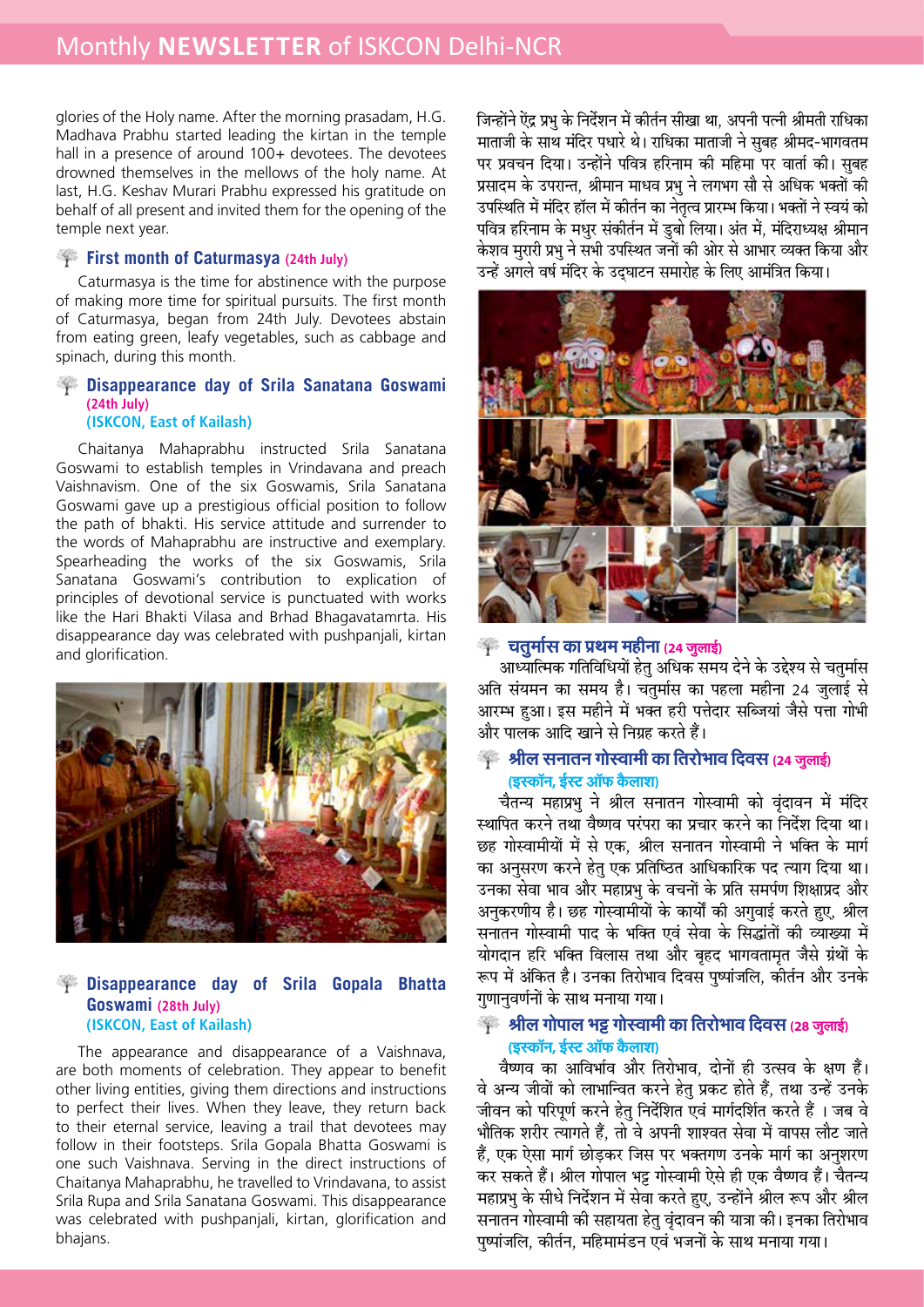

# **SRILA PRABHUPADA BIRTH ANNIVERSARY**  $-$  1896-2021-"Your Original Consciousness Is Krishnaa Consciousness"

*The following interview with freelance reporter Sandy Nixon took place in July 1975, in Śrīla Prabhupāda's quarters at the Kṛṣṇa center in Philadelphia. We are presenting excerpts from this interview.* 

**Ms. Nixon: My first question is very basic. What is Krsna consciousness?** 

Śrīla Prabhupāda: Krsna means God. We are all intimately connected with Him because He is our original father. But we have forgotten this connection. When we become interested in knowing, "What is my connection with God? What is the aim of life?" then we are called Krsna conscious.

**Ms. Nixon: How does Krsna consciousness develop in the practitioner?**

**Śrīla Prabhupāda: Krsna** consciousness is already there in the core of everyone's heart. But because of our materially conditioned life, we have

forgotten it. The process of chanting the Hare Krsna mahā-mantra—Hare

Krsna, Hare Krsna, Krsna Krsna, Hare Hare/ Hare Räma, Hare Räma, Räma Räma, Hare Hare—revives the Krsna consciousness we already have. For example, a few months ago these American and European boys and girls did not know about Krsna, but just yesterday we saw how they were chanting Hare Krsna and dancing in ecstasy throughout the whole Rathayäträ procession [an annual festival sponsored by the Krsna consciousness movement in cities around the world]. Do you think that was artificial? No. Artificially, nobody can chant and dance for hours together. They have actually awakened their Krsna consciousness by following a bona fide process. Krsna consciousness is dormant in everyone's heart, and when one comes in contact with devotees, it is awakened. Krsna consciousness is not artificial. Just as a young boy awakens his natural attraction for a young girl in her association, similarly, if one hears about Krsna in the association of devotees, he awakens his dormant Krsna consciousness.

**Ms. Nixon: What is the difference between Krsna consciousness and Christ consciousness?**

**Çréla Prabhupäda:** Christ consciousness is also Krsna consciousness, but because at present people do not follow the rules and regulations of Christianity—the commandments of Jesus Christ—they do not come to the standard of God consciousness.

**Ms. Nixon: What is unique about**  Krsna consciousness among all **religions?**

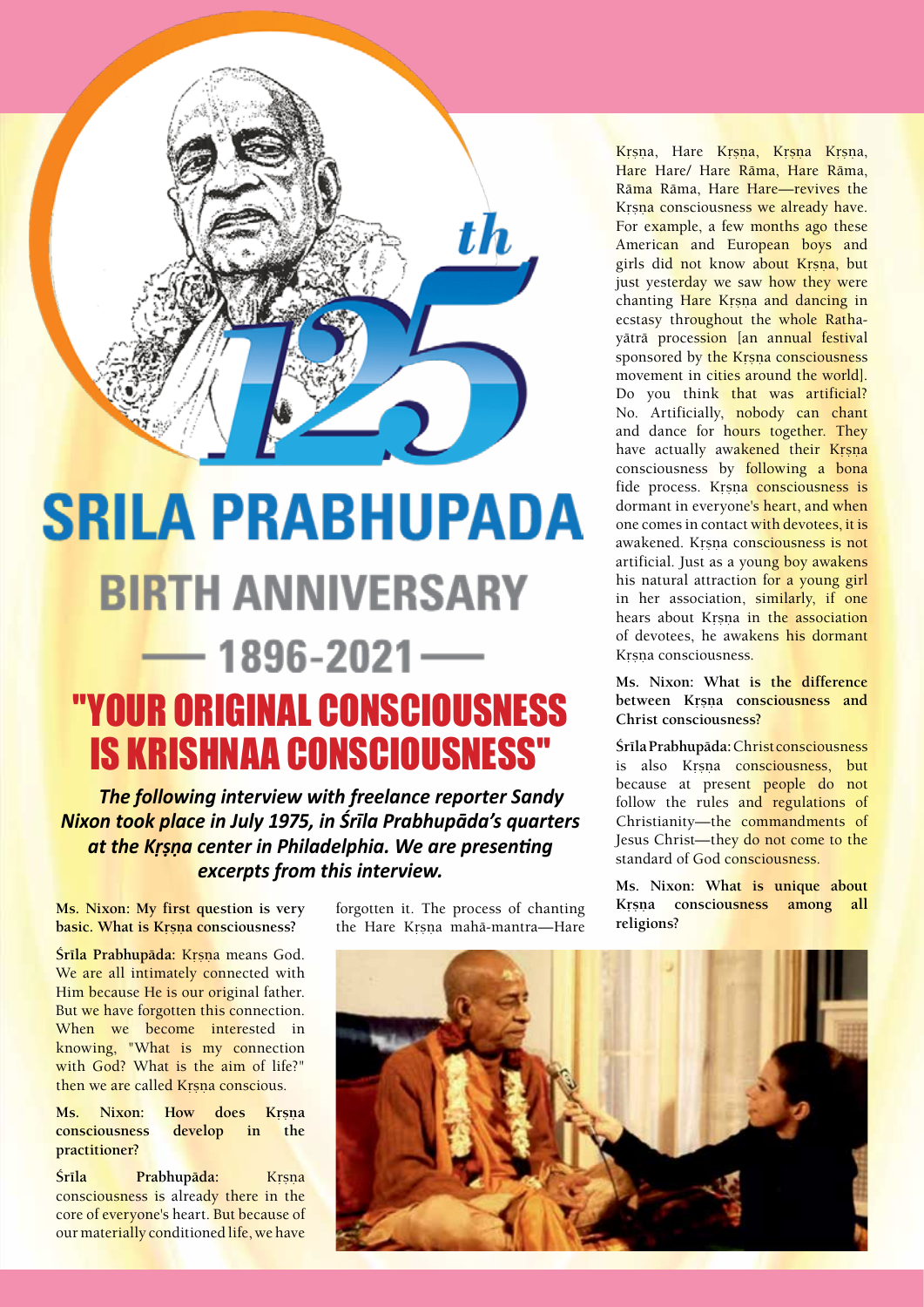**Çréla Prabhupäda:** Primarily, religion means to know God and to love Him. That is religion. Nowadays, because of a lack of training, nobody knows God, what to speak of loving Him. People are satisfied simply going to church and praying, "O God, give us our daily bread." In the Śrīmad-Bhāgavatam this is called a cheating religion, because the aim is not to know and love God but to gain some personal profit. In other words, if I profess to follow some religion but I do not know who God is or how to love Him, I am practicing a cheating religion. As far as the Christian religion is concerned, ample opportunity is given to understand God, but no one is taking it. For example, the Bible contains the commandment "Thou shall not kill," but Christians have built the world's best slaughterhouses. How can they become God conscious if they disobey the commandments of Lord Jesus Christ? And this is going on not just in the Christian religion, but in every religion. The title "Hindu," "Muslim," or "Christian" is simply a rubber stamp. None of them knows who God is and how to love Him.

#### **Ms. Nixon: How can one tell a bona fide spiritual master from a fake?**

**Śrīla Prabhupāda: Whoever teaches how** to know God and how to love Him—he is a spiritual master. Sometimes bogus rascals mislead people. "1 am God," they claim, and people who do not know what God is believe them. You must be a serious student to understand who God is and how to love Him. Otherwise, you will simply waste your time. So the difference between others and us is that we are the only movement that can actually teach one how to know God and how to love Him. We are presenting the science of how one can know Krsna, the Supreme Personality of Godhead, by practicing the teachings of the Bhagavad-gītā and the Śrīmad-Bhägavatam. They teach us that our only business is to love God. Our business is not to ask God for our necessities. God gives necessities to everyone—even to one who has no religion. For example, cats and dogs have no religion, yet Krsna supplies them with the necessities of life. So why should we bother Krsna for our daily bread? He is already supplying it. Real religion means to learn how to love Him.

**Ms. Nixon: Do all paths lead to the** 



#### **same end?**

**Çréla Prabhupäda:** No. There are four classes of men—the karmīs, the jñānīs, the yogis, and the bhaktas—and each achieves a different goal. The karmis work for some material profit. For example, in the city, many people work hard day and night, and their purpose is to get some money. Thus, they are fruitive workers, or karmīs. A jñānī is a person who thinks, "Why am I working so hard? The birds, bees, elephants, and other creatures have no profession, yet they are also eating. So why should I unnecessarily work so hard? Rather, let me try to solve the problems of life birth, death, old age, and disease." Iñānīs try to become immortal. They think that if they merge into God's existence, then they will become immune to birth, death, old age, and disease. And yogis try to acquire some mystic power to exhibit a wonderful show. For instance, a yogi can become very small: if you put him into a locked room, he can come out through any little space. By showing this kind of magic, the yogi is immediately accepted as a very wonderful man. Of course, modern yogis simply show some gymnastics—they have no real power. But a real yogi has some power, which is not spiritual but material. So the yogi wants mystic power, the jñānī wants salvation from the miseries of life, and the karmi wants material profit.

But the bhakta—the devotee—doesn't want anything for himself. He simply wants to serve God out of love, just as a mother serves her child. There is no question of profit in a mother's service to her child. Out of pure affection and love, she cares for him.

When you come to this stage of loving God, that is perfection. Neither the karmī, the jñānī, nor the yogī can know God—only the bhakta. As Krsna says in the Bhagavad-gītā (18.55), bhaktyā mām abhijänäti: "Only through the process of bhakti can one understand God." Krsna never says one can understand Him by other processes. No. Only through bhakti. If you are interested in knowing God and loving Him, then you must accept the devotional process. No other process will help you.

#### **Ms. Nixon: Can one function better in**  society by becoming **Krsna** conscious?

**Çréla Prabhupäda:** Yes, you can see that my disciples are not drunkards or meateaters, and from a physiological point of view they are very clean—they'll never be attacked by serious diseases. Actually, giving up meat-eating is not a question of Krsna consciousness but of civilized human life. God has given human society so many things to eat nice fruits, vegetables, grain, and firstclass milk. From milk one can prepare hundreds of nutritious foods, but no one knows the art. Instead, people maintain big slaughterhouses and eat meat. They are not even civilized. When man is uncivilized, he kills poor animals and eats them.

Civilized men know the art of preparing nutritious foods from milk. For instance, on our New Vrndävana farm in West Virginia, we make hundreds of first-class preparations from milk. Whenever visitors come, they are astonished that from milk such nice foods can be prepared. The blood of the cow is very nutritious, but civilized men utilize it in the form of milk. Milk is nothing but cow's blood transformed. You can make milk into so many things—yogurt, curd, ghee (clarified butter), and so on—and by combining these milk products with grains, fruits, and vegetables, you can make hundreds of preparations. This is civilized life not directly killing an animal and eating its flesh. The innocent cow is simply eating grass given by God and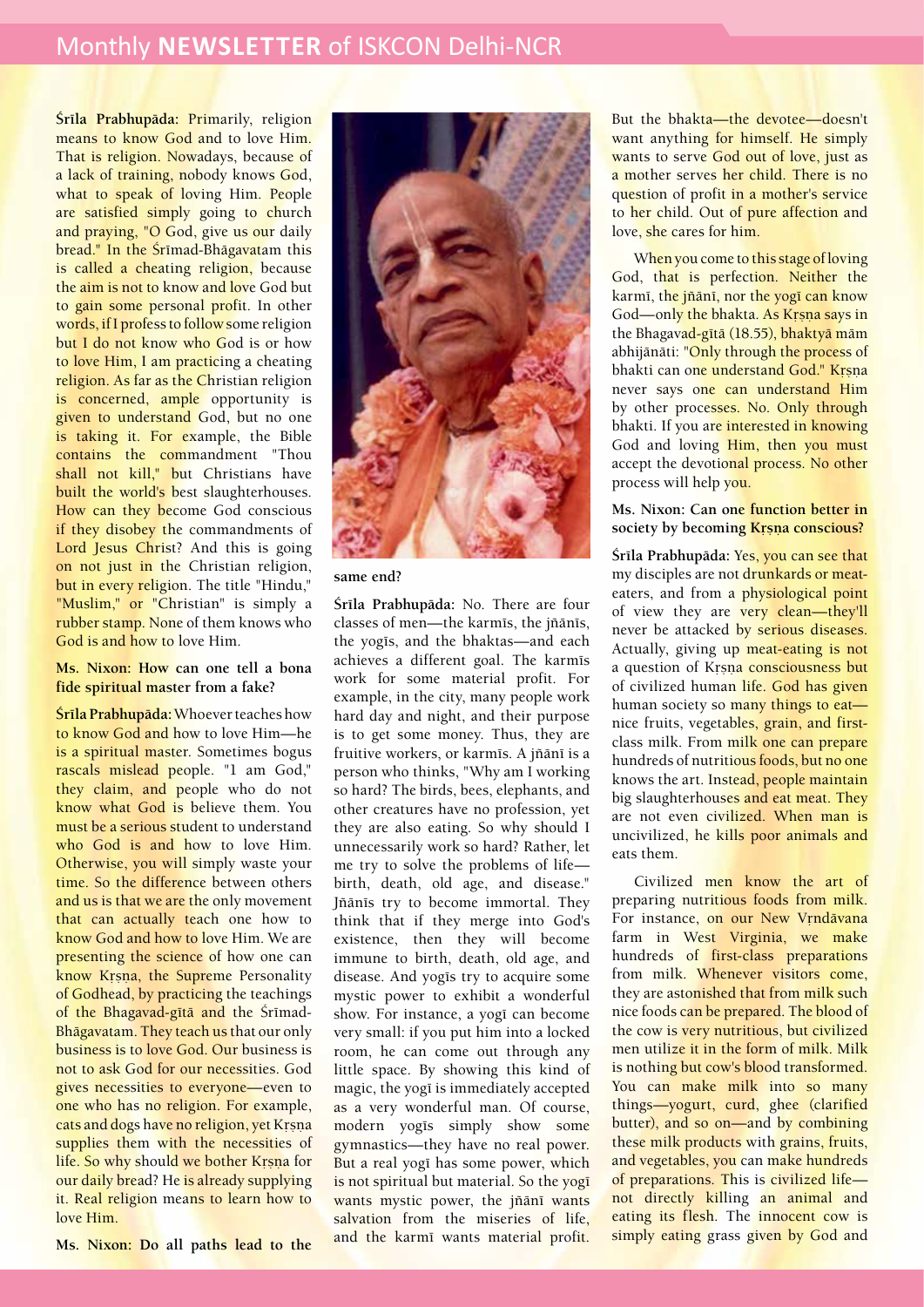

supplying milk, which you can live on. Do you think cutting the cow's throat and eating its flesh is civilized?

**Ms. Nixon: Are you attempting to revive the ancient Indian caste system**  in the West? The Gita mentions the **caste system...**

**Śrīla Prabhupāda:** Where does the Bhagavad-gītā mention the caste system? Krsna says, cātur-varnyam mayā srstam guņa-karma-vibhāgaśaḥ: "I created four divisions of men according to their quality and work." (Bg. 4.13) For instance, you can understand that there are engineers as well as medical practitioners in society. Do you say they belong to different castes—that one is in the engineer caste and the other is in the medical caste? No. If a man has qualified himself in medical school, you accept him as a doctor; and if another man has a degree in engineering, you accept him as an engineer. Similarly, the Bhagavad-gītā defines four classes of men in society: a class of highly intelligent men, a class of administrators, a class of productive men, and ordinary workers. These divisions are natural. For example, one class of men is very intelligent. But to actually meet the qualifications of firstclass men as described in the Bhagavadgītā, they need to be trained, just as an intelligent boy requires training in a college to become a qualified doctor. So in the Krsna consciousness movement we are training the intelligent men how to control their minds, how to control their senses, how to become truthful, how to become clean internally and externally, how to become wise, how to apply their knowledge in practical

life, and how to become God conscious. All these boys [gestures toward seated disciples] have first-class intelligence, and now we are training them to use it properly.

We are not introducing the caste system, in which any rascal born in a brāhmaņa family is automatically a brāhmaņa. He may have the habits of a fifth-class man, but he is accepted as first class because of his birth in a brāhmana family. We don't accept that. We recognize a man as first class who is trained as a brāhmana. It doesn't matter whether he is Indian, European, or American; lowborn or highborn—it doesn't matter. Any intelligent man can be trained to adopt first-class habits. We want to stop the nonsensical idea that we are imposing the Indian caste system on our disciples. We are simply picking out men with first-class intelligence and training them how to become first class in every respect.

#### **Ms. Nixon: How do you feel about women's liberation?**

**Çréla Prabhupäda:** So-called equal rights for women means that the men cheat the women. Suppose a woman and a man meet, they become lovers, they have sex, the woman becomes pregnant, and the man goes away. The woman has to take charge of the child and beg alms from the government, or else she kills the child by having an abortion. This is the woman's independence. In India, although a woman may be povertystricken, she stays under the care of her husband, and he takes responsibility for her. When she becomes pregnant, she is not forced to kill the child or maintain him by begging. So, which is real independence—to remain under the care of the husband or to be enjoyed by everyone?

#### **Ms. Nixon: How about in spiritual**  life—can women also succeed in Krsna **consciousness?**

**Çréla Prabhupäda:** We make no distinction on the basis of sex. We give Krsna consciousness to both men and women equally. We welcome women, men, the poor, the rich—everyone.

**Ms. Nixon: Could you explain the**  meaning of the Hare Krsna mantra?

Srīla Prabhupāda: It is very simple. Hare means, "O energy of the Lord," and Krsna means, "O Lord Krsna." Just as there are males and females in the material world, similarly, God is the original male (purusa), and His energy (prakrti) is the original female. So, when we chant Hare Krsna, we are saying, "O Lord Krsna, O energy of Krsna, kindly engage me in Your service."

#### **Ms. Nixon: You have said that you are not God, and yet it appears to me, as an outsider, that your devotees treat you as if you were God.**

**Çréla Prabhupäda:** Yes, that is their duty. Because the spiritual master is executing God's order, he should be respected as much as God, just as a government officer should be respected as much as the government because he executes the government's order. Even if an ordinary policeman comes, you have to respect him because he is a government man. But that does not mean he is the government. Sāksāddharitvena samasta-çästrair/ uktas tathä bhāvyata eva sadbhih: \*\* "The spiritual master is to be honored as much as the Supreme Lord because he is the most confidential servitor of the Lord. This is acknowledged in all revealed scriptures and followed by all authorities."

**Ms. Nixon: One of the most difficult**  aspects of Krsna consciousness for **an outsider to accept is the Deity in**  the temple—how it represents Krsna. **Could you talk a little bit about that?**

**Çréla Prabhupäda:** Yes. At the present moment, because you have not been trained to see Krsna, He kindly appears before you so you can see Him. You can see wood and stone, but you cannot see what is spiritual. Suppose your father is in the hospital, and he dies. You are crying by his bedside, "Now my father is gone!" But why do you say he is gone? What is that thing which is gone?

**Ms. Nixon: Well, his spirit is gone.**

**Çréla Prabhupäda:** And have you seen that spirit?

#### **Ms. Nixon: No.**

**Çréla Prabhupäda:** So you cannot see spirit, and God is the Supreme Spirit. Actually, He is everything—spirit and matter—but you cannot see Him in His spiritual identity. Therefore, to show kindness toward you, He appears out of His unbounded mercy in the form of a wooden or stone Deity so that you can see Him.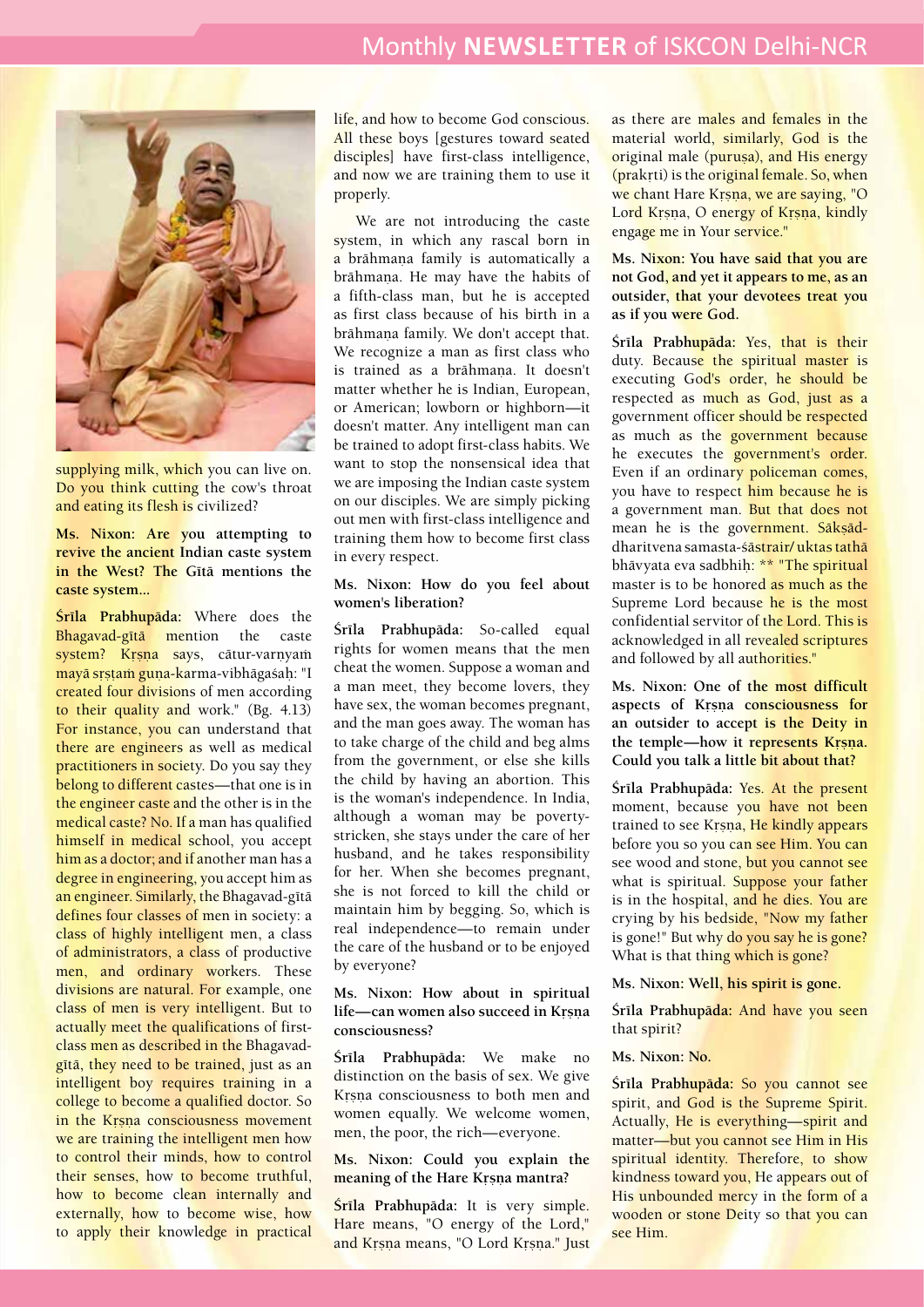

#### **Jhulan Yatra (18th August to 22nd August)**

The rainy season is punctuated with gentle breeze, greenery all around and a fresh and earthy aroma that fills the atmosphere. In remembrance of the Lord's pastimes performed during this time of the year, the annual Jhulan Yatra is organised. Their Lordships are seated on a swing and devotees pull the string, making them go to and fro to enjoy the showers and gentle breeze. The swing gives an opportunity to serve the divine couple and participate in their transcendental pastimes. Devotees do not miss any opportunity of offering service to the Lord. Due to the ongoing pandemic, this festival will be celebrated following all protocols.

#### **Disappearance day of Srila Rupa Goswami (19th August)**

Srila Rupa Goswami was instructed by Chaitanya Mahaprabhu Himself. He is one of the six Goswamis of Vrindavana, who became the primary instructors in the philosophy of Vaishnavism. From being a wealthy government official to a mendicant, the life history of Srila Rupa Goswami is an archetype of how a devotee must live. Establishing and explicating principles of Vaishnavism, through his vast literature, Srila Rupa Goswami became the torch bearer of the Gaudiya Sampradaya, under the direct guidance of Lord Chaitanya, who is non-different from Krishna.

The followers of Krishna consciousness are also known as 'Rupanugas' or the 'followers of Rupa Goswami'. This elaborates on his position in the Vaishnava sampradaya. His instructions are the life and soul of those desirous of attaining love of Godhead. On his disappearance day, devotees will pray for his favour and mercy, which can catapult them on their path of bhakti. The celebrations will include pushpanjali, kirtan, and glorification. Devotees will revisit the teachings of this great acharya.

#### **Appearance of Lord Balarama (22nd August)**

Lord Balarama is the first expansion of the Lord. He is the Adi-Guru, the eternal spiritual master. He is the one whose mercy can take us closer to our goal of perfecting our human birth. The mercy of Lord Balarama is imperative to progress on the spiritual path. The appearance of Lord Balarama will be celebrated with abhishek, resounding kirtan and feasting on Ekadashi prasadam. Various pastimes of the Lord will be narrated and heard. Devotees will observe a fast to spend more time remembering the lilas of the Lord. This will cement their resolution to remain determined and enthusiastic on the path of devotional service.

#### **Second month of Caturmasya begins (22nd August)**

The second month of Chaturmasya will begin from 23rd August. Devotees will give up the consumption of curd/ yogurt.



#### झूलन यात्रा (18 अगस्त से22 अगस्त)

बरसात का मौसम सुकोमल बयार, चारों ओर हरियाली और ताजा मिट्टी की सौंधी सुगंध से युक्त वातावरण को भर देने वाला होता है। भगवान् द्वारा की गई लीलाओं के स्मरण में वर्ष के इस मौसम में, वार्षिक झूलन यात्रा का आयोजन किया जाता है। परम भगवान् एक झूले पर विराजमान है और भक्त जन डोरी खींचते हैं, जिससे कि वे बारिश और कोमल हवा का आनंद लेने हेतु इधर-उधर झूलते हैं। झूला दिव्य युगल की सेवा करने और उनकी दिव्य लीलाओं में भाग लेने का अवसर प्रदान करता है। भक्त भगवान की सेवा करने का कोई भी अवसर नहीं छोड़ते हैं। सुचारु महामारी के चलते सभी प्रोटोकॉल का पालन करते हुए यह पर्व मनाया जाएगा।

#### श्रील रूप गोस्वामी का तिरोभाव दिवस (19 अगस्त)

श्रील रूप गोस्वामी को स्वयं चैतन्य महाप्रभु ने निर्देश दिया था। वह वृंदावन के छह गोस्वामीयों में से एक हैं, जो वैष्णववाद के दर्शन में प्रथम प्रचारक बने। एक धनी सरकारी अधिकारी से एक भिक्षुक तक, श्रील रूप गोस्वामी का जीवन इतिहास इस बात का एक आदर्श है कि एक भक्त को कैसे जीवन जीना चाहिए। श्रील रूप गोस्वामी, भगवान चैतन्य, जो कृष्ण से अलग नहीं हैं के प्रत्यक्ष मार्गदर्शन में, अपने विशाल साहित्य के माध्यम से, वैष्णववाद के सिद्धांतों की स्थापना एवं व्याख्या कर गौड़ीय संप्रदाय के मशाल वाहक बने।

कृष्णभावनामृत के अनुयायियों को 'रूपानुग' या 'रूप गोस्वामी के अनुयायी' के रूप में भी जाना जाता है। यह वैष्णव संप्रदाय में उनकी स्थिति पर विस्तरित दृष्टी प्रदान करता है। उनके निर्देश भगवद्प्रेम प्राप्ति के इच्छुक भक्तों के जीवन और प्राण हैं। उनके तिरोभाव दिवस के दिन, भक्तगण उनकी कृपा और दया की याचना हेतु प्रार्थना करेंगे, जो भक्तों को उनके भक्ति मार्ग पर आगे ले जा सके। समारोह में पुष्पांजलि, कीर्तन और उनका महिमामंडन भी शामिल रहेगा। भक्तगण इन महान आचार्य की शिक्षाओं का पुनः स्मरण करेंगे।

#### भगवान बलराम का प्राकट्य (22 अगस्त)

भगवान बलराम परम भगवान के प्रथम विस्तार हैं। वह आदि-गुरु एवं शाश्वत आध्यात्मिक गुरु हैं। वे वह हैं जिसकी कृपा हमें हमारे मानव जन्म को पूर्ण करने के लक्ष्य के समीप ले जा सकती है। आध्यात्मिक पथ पर आगे बढ़ने के लिए भगवान बलराम की कृपा अनिवार्य है। लगातार अभिषेक,

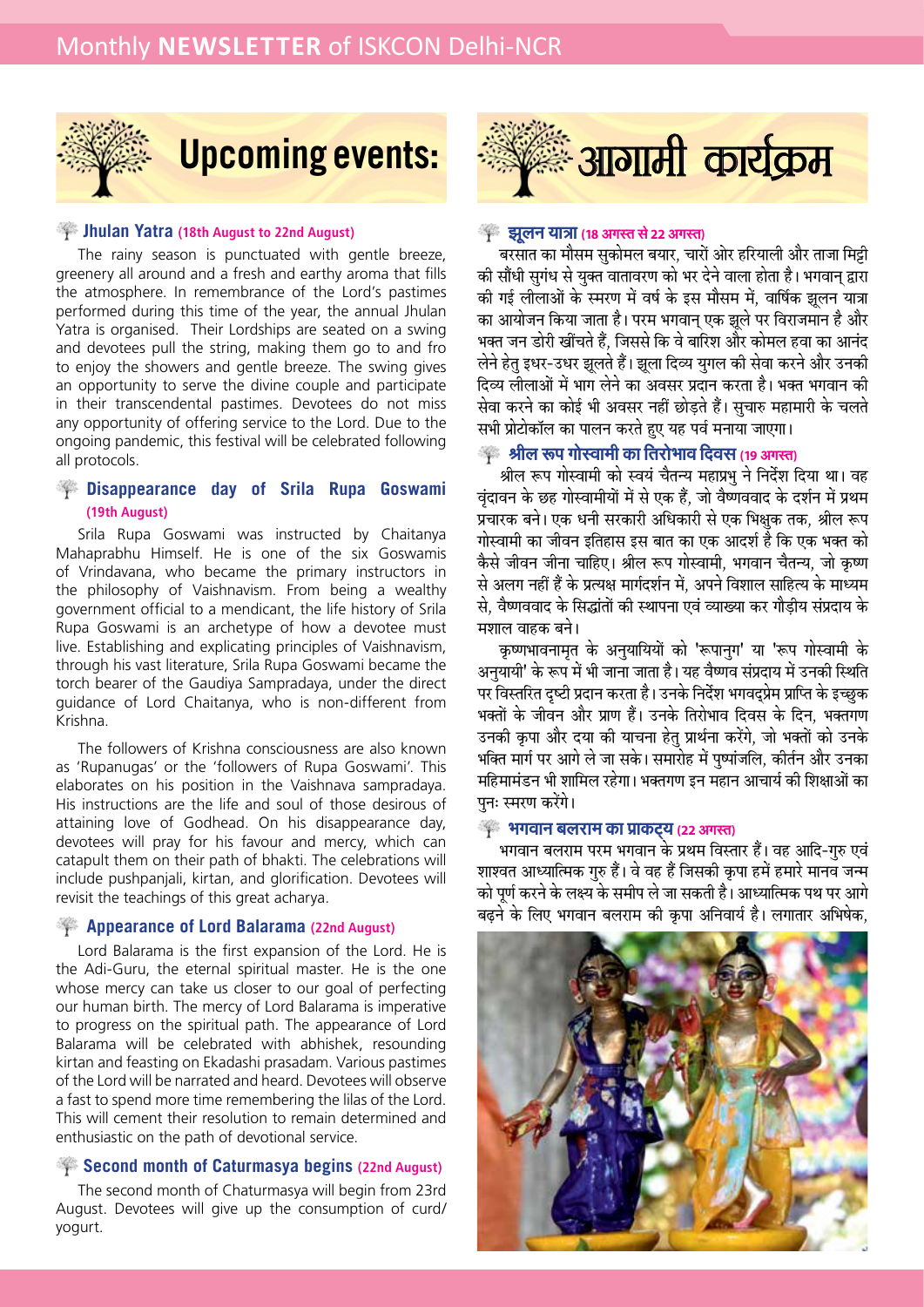#### **Janmashtami (30th August)**

The Lord appears to reciprocate with His devotees. These reciprocations form the content of Vedic scriptures which inspire and guide the living entities who choose to take to devotional service. The Lord's appearance and His pastimes are neither ordinary nor ceasing. The eternal exchange of love between the Lord and His devotees is what constitutes the vast Vedic literature, the foundation



of spiritual life. The festival of Janmashtami celebrates the auspicious appearance of Lord Krishna. His appearance irrespective of time and place, invokes auspiciousness and good fortune for all. The transcendental appearance of the Lord will be celebrated with a week-long Krishna katha and Shobha yatra marking the inauguration of the ceremony. An elaborate abhishek and non-stop kirtan will welcome the thousands who come to take the resplendent darshans of the Lord. Devotees fast, chant and beg for the Lord's mercy which is the only hope of a fallen entity.

#### **Appearance day of Srila Prabhupada (31st August)**

Exalted Vaishnavas appear to guide and direct human civilization towards the light of Krishna consciousness. The world acknowledges the prominent role played by Srila Prabhupada, in the spread and propagation of the Vaishnava philosophy. One of the greatest saints of Modern Era, A.C Bhaktivedanta Swami Prabhupada, is not just the Founder Acharya of ISKCON, but is also a figure synonymous with the glorious culture and spiritual tradition of India.

ISKCON will celebrate the 125th birth anniversary of its beloved Prabhupada. As an organisation having its presence all across the globe, this is an occasion demanding a befitting celebration. However, due to restrictions on public gathering amidst Covid 19 pandemic, the celebrations have been given an innovative shape and form.

The customary abhishek, kirtan and glorification will be held at the premises of Sri Sri Radha Parthasarathi Temple, East of Kailash. Devotees will gather to remember, honour and glorify the revered acharya, who performed the magical feat of transforming millions of lives in a short span of time. The government of India will release a gold coin to mark this occasion. This stands testimony to the stature of Srila Prabhupada who not only led the Vaishnava tradition to its global presence in the 20th century, but also ensured the continuation of its march of honour through path breaking literature and establishments of various kinds.

उच्च स्वर में कीर्तन और एकादशी भोज प्रसादम के साथ ही भगवान बलराम के प्राकट्य का उत्सव मनाया जाएगा। भगवान् की विभिन्न लीलाएं कही और सुनाई जाएंगी। भक्तगण भगवान की लीलाओं का स्मरण करने हेतु अधिक समय बिताने को उपवास रखेंगे। यह भक्ति सेवा के पथ पर दृढ़ और उत्साही बने रहने के उनके संकल्प को मजबूत करेगा।

#### चतुर्मास का द्वित्तीय मास आरम्भ (22 अगस्त)

चतुर्मास का दूसरा महीना 22 अगस्त से आरम्भ होगा। इसमें भक्त दधि/दही का सेवन छोड़ देंगे।

#### जन्माष्टमी (30 अगस्त)

भगवान अपने भक्तों के साथ आदान प्रदान करते दिखाई देते हैं। ये पारस्परिक संबंध ही वैदिक शास्त्रों की सामग्री बनते हैं जो उन जीवों को प्रेरित और मार्गदर्शित करते हैं जिन्होंने भक्ति करना चुना है। प्रभु का प्राकट्य एवं उनकी लीलाएं न तो साधारण हैं और न ही समाप्त होने वाली हैं। भगवान और उनके भक्तों के बीच प्रेम का शाश्वत आदान-प्रदान ही विशाल वैदिक साहित्य एवं आध्यात्मिक जीवन की नींव है। जन्माष्टमी का त्योहार भगवान कृष्ण के मंगल प्राकट्य के शुभ अवसर का द्योतक है। उनका प्राकट्य देश-काल की सीमाओं से परे, सभी के लिए शुभता और सौभाग्य का आह्वान करता है। समारोह के उद्घाटन के साथ ही पूरे एक सप्ताह तक चलने वाली कृष्ण कथा और शोभा यात्रा के साथ भगवान के दिव्य प्राकट्य का उत्सव मनाया जाएगा। एक विस्तृत अभिषेक और अनवरत कीर्तन उन हजारों लोगों के आगमन का साक्षी बनेगा जो भगवान के देदीप्यमान दर्शन लेने आते हैं। भक्त उपवास करते हैं, जप करते हैं और भगवान से दया की याचना करते हैं जो एक पतित जीव की एकमात्र आशा है।

#### श्रील प्रभुपाद का प्राकट्य दिवस (31 अगस्त)

श्रेष्ठ वैष्णवों का प्राकट्य मानव सभ्यता को कृष्णभावनामृत के प्रकाश की ओर निर्देशित एवं मार्गदर्शित करने हेतु होता है। वैष्णव दर्शन के प्रचार तथा प्रसार में श्रील प्रभुपाद द्वारा निभाई गई विशिष्ट भूमिका का सम्मान सारा संसार करता है। आधुनिक युग के महान संतों में से एक, श्री कृष्ण कृपा मूर्ति ए.सी. भक्तिवेदांत स्वामी श्रील प्रभुपाद, न केवल इस्कॉन के संस्थापक आचार्य हैं, बल्कि भारत की गौरवशाली संस्कृति और आध्यात्मिक परंपरा का पर्याय भी हैं। एक संगठन के रूप में इस्कॉन, जिसकी उपस्थिति पूरे विश्व में है, अपने प्रिय प्रभुपाद की 125वीं जयंती मनाएगा। यह एक बृहद उत्सव आयोजित करने वाला अवसर है। यद्द्यपि, कोविड 19 महामारी के मध्य सार्वजनिक सभा पर प्रतिबंध के कारण, समारोह को एक अभिनव आकार और रूप दिया गया है।

इस्कॉन ईस्ट ऑफ़ कैलाश, श्री श्री राधा पार्थसारथी मंदिर परिसर में प्रथागत अभिषेक, कीर्तन और महिमामंडन किया जाएगा। कम समय में लाखों लोगों के जीवन को बदलने का चमत्कारी कार्य करने वाले श्रद्धेय आचार्य का स्मरण करने, उनका सम्मान करने और उनका महिमामंडन



करने के लिए भक्त एकत्रित होंगे। इस अवसर को साक्षी रूप प्रदान करने हेतु भारत सरकार एक सोने का सिक्का जारी करेगी। यह श्रील प्रभुपाद के कद का प्रमाण है, जिन्होंने न केवल २०वीं शताब्दी में वैष्णव परंपरा को अपनी वैश्विक उपस्थिति में नेतृत्व प्रदान किया, बल्कि पथ-प्रदर्शक साहित्य और विभिन्न प्रकार के प्रतिष्ठानों के माध्यम से अपने सम्मान की गति को सुचारु रखना सुनिश्चित किया।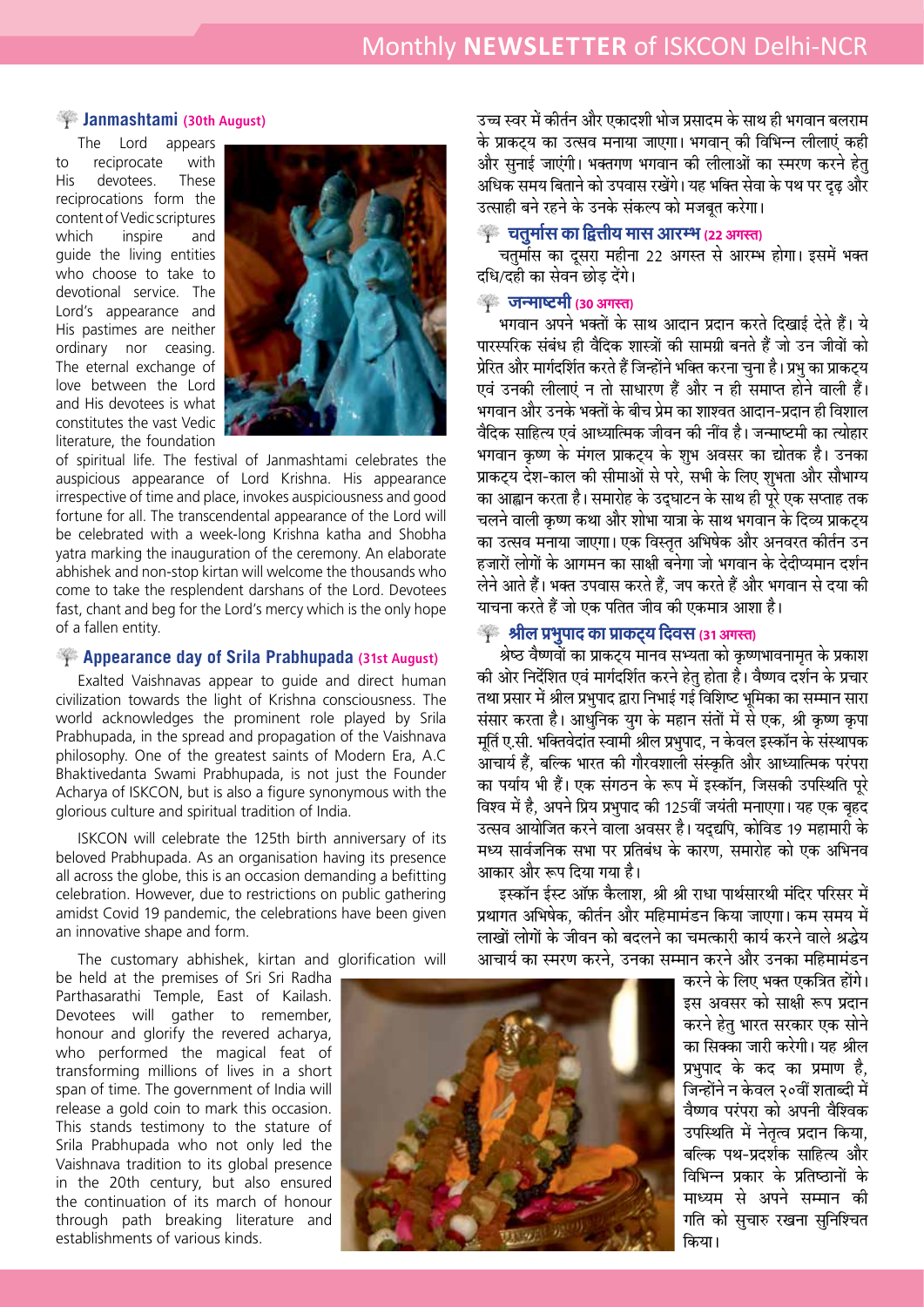# **Preaching centres around DELHI NCR**

#### **ISKCON, eAST OF kAILASH**

**Chirag Delhi-**168, Sejwal Chowpal, Near Subzi Mandi Chirag Delhi, New Delhi-110017 Contact at: 9911717110, 9910381818, 9810484885 Program: Every Saturday, Evening 7 PM to 9 PM

**Okhla-** Chhuria Muhalla Chowpal, Tehkhand Village Okhla, Phase – I, New Delhi-110020 Contact at: 8588991778, 9810016516, 9911613165, 9971755934 Program: Every Tuesday, Evening 7 PM to 9 PM

**Kotla Mubarakpur**- Shri Omkareshwar Shiv Mandir (Panghat wala), Gurudwara Road Opp. Sher Singh Bazar, Kotla Mubarakpur, New Delhi-110003 Contact at: 9350941626, 9818767673, 9311510999 Program: Every Saturday, Evening 7 PM to 9 PM

**Khanpur-** B-192-B, Jawahar Park, Devli Road (Near Cambridge School), Khanpur, New Delhi-110062 Contact at: 9818700589, 9810203181, 9910636160 Program: Every Saturday, Evening 7 PM to 9 PM

**Hari Nagar, Ashram-** 217, Saini Chaupal, Ashram Or 119, VIIT Computer Institute (Basement)

Hari Nagar, Ashram, New Delhi-110014 Contact at: 9811281521, 011-26348371 Program: Every Saturday, Evening 7 PM to 9 PM

**East Vinod Nagar**-E – 322, Gali No. 8, East Vinod Nagar, Delhi-110091 Contact at: 9810114041, 9958680942

Program: Every Saturday, Evening 6.30 PM to 8.30 PM **Sriniwas Puri-**Sanatan Dharam Durga Mandir

1st Floor, J J Colony near to Gurudwara, Sriniwas Puri, New Delhi-110065 Contact at: 9711120128, 9654537632

Program: Every Wednesday, Evening 7.30 PM to 9 PM

**Sangam Vihar-** E-6/102, Near Mahavir Vatika Sangam Vihar, New Delhi-110080, Contact at: 9212495394, 9810438870 Program: Every Sunday: Evening 5 PM to 8 PM Every Morning: 5 AM to 7 AM (Mantra Meditation) Every Evening: 7 PM to 9 PM (Aarti)

**Boat Club-**Rajpath Lawn near Central Secretariat Metro Station, New Delhi -110001, Every Wednesday 1PM -2 PM Contact : 9560291770, 9717647134

**Panchsheel Enclave-**ISKCON DIVE, A-1/7 Panchsheel Enclave, New Delhi-110017

**Mayur Vihar-**Srivas Angan Namahatta Center, 223-A Pkt. C ph.2 Mayur Vihar Every Saturday 5.30 - 7.30 PM

Contact ~ 9971999506 & 9717647134

**Sarojini Nagar-**Bharat Sewak Samaj Nursery School, Opp. Keshav Park, Sarojini Nagar Market, New Delhi – 110023 Every Monday 6 PM to 8 PM Contact : 9899694898, 9311694898

**Lodi Road-**Pocket – 2 Park, Lodhi Road Complex, New Delhi – 110003 Every Saturday 5 PM to 7 PM Contact : 9868236689, 8910894795

**R.K.Puram-**DMS Park (Opp. House No. 238), Sector - 7, R.K. Puram, New Delhi –22, Every Sunday 5 PM to 7 PM Contact: 9899179915, 860485243, 8447151399

**Gole Market-**Model Park, Sector – 4, DIZ Area, Gole Market, New Delhi – 110001 Every Saturday 5 PM to 7 PM Contact: 9560291770, 9717635883

**Sant Kanwar Ram Mandir-**6.15pm. Every MONDAY at Jal Vihar Road, Lajpat Nagar -2, New Delhi Contact- 9971397187.

**East of Kailash-**Katha - Amritam, 6.45 pm every Sunday, Venue- Prasadam Hall, ISKCON Temple, Contact: 99582 40699, 70113 26781.

**East of Kailash-**Yashoda Angan, 6.45pm every Sunday, Venue- JCC Room, Iskcon temple, East of Kailash, Contact:- 97110 06604

#### **ISKCON, GURUGRAM**

**RADHA KRISHNA MADIR-**New Colony, Gurugram, Every Saturday-6:30 to 8:30PM Melodious Kirtan, Discourse on wisdom of Bhagvad Gita and Krishna Prasadam

**Rail Vihar Community Center**

Sec 47, Gurugram, Every Wednesday 7:00 to 9:30PM, Melodious Kirtan, Discourse on wisdom of Bhagvad Gita and Krishna Prasadam

**Katwaria Sarai -** F 117, Basement, Near well No 1, Katwaria Sarai New Delhi 110016. Contact: +91 75033 48819, Youth program - Every Friday 7.30 PM. Family program - Every Saturday 7.30 PM

**Ladosarai -** F-6, Hare Krishna wali Gali, Near Panchayat Bhawan, Ladosarai, New Delhi-110030. Contact No.: 7011003974, 9888815430, 9717600814. Youth Program: Tuesday 07:30 PM; Congregation Program: Sunday- 5:00 PM

**Mehrauli -** Opposite Agarwal Dharmashala, Mehta chowk, Ward no 8, Mehrauli , New Delhi 110030. Contact: 9711862441, 9911399960, 9810565805. Congregation Program: Every Saturday, 4-6 PM; Youth Program: Every Sunday, 4-5PM

**Chattarpur -** Nitin Niwas H. No. 133, Chattarpur, Near Tyagi Chaupal, Near Axis Bank ATM, South Delhi, 110074, Contact: 9910290149 Program: Every Sunday 5.30PM To 7.30PM

**Aya Nagar 1-** Shiv Hansa Complex, Phase VI, G Block, Bandh Road, Opp Max Gain Shopping Centre, Aya Nagar. Contact: 9953891845,8860681843, Program: Every Sunday, 6 To 8 PM

**Aya Nagar 2**- Opp MCD School, Near Easy Day, Main Road, Aya Nagar, Delhi. Contact: 9899729858, 8368656274 Program: Every Sunday 4 To 6 PM

**Malviya Nagar -** 90/77, Basement, Behind Malviya Hospital, Malviya Nagar. Contact No. 8097263066, Program: Every Saturday 6PM Onwards

**Khirki Extension -** JG-35, Near Krishna Temple, Inside Left Street, Khirki Extension. Contact No. +91 98911 27996

Program: Every Sunday 5 PM Onwards **Kishan Garh -** H.No.602, Ward No.3, Bhuiyan Chowk ,Gaushala Road

Kishangarh,Vasant Kunj. Contact No- 8447358738 Every Sunday, 3:00 PM onwards

**Sangam Vihar -** D-170, Gali no. 4, Hare Krishna Centre Barsana Dham, Nearby Sona Sweets, Sangam Vihar, New Delhi-110080. Contact number:- 8851286364, 8447042470, Every Saturday; 6:00 PM-8:00PM; Every Friday and Sunday; 5:30-7:00AM onwards

**East Of Kailash -** 194 FF Amritpuri Garhi, East of Kailash, Near MCD School, New Delhi-110065. Contact: 9811347826, 9990503548. Youth Program:- Saturday 7:00 PM

**Ber Sarai -** House number -2, Near Government Dispensary, BerSarai, New Delhi, Contact - 8882347935,7065835531

Youth Program : Monday 7:00PM, Congregation Program : Saturday 4:00PM

**Vasant Kunj -** B100 (Basement), B Block, Mother Dairy, Vasant Kunj Enclave, New Delhi-110070. Contact No.: 8860246574, 8879005088. Every Sunday- 04:00 PM

**Saket -** C-109, Ground Floor, Near Mother Dairy, Paryavaran Complex, Saket, New Delhi-110030, Contact: 8287713680, 8130505488, 9667427986 Youth Program: Saturday 07:00 PM; Congregation Program: Friday 07:00 PM

**Tigri Extension -** C-10 Hare Krishna Centre, Maha Shiv Shakti Mandir, Tigri Extension, New Delhi-110080. Contact: 8851286364, 9810433117 Every Sunday, 11:00am - 1:00PM

**Ghitorni -** House no. 270, Balmiki choupal, Near Kali Mata Mandir, Ghitorni, New Delhi-1100030, Contact No. -9975756916,7065835531 Youth Program- Thursday-7:00PM

**Sultanpur -** 2nd floor,Waliya house,near Gurudwara, Sultanpur, Delhi 110030. Contact-9667478077. Youth program-Sunday 7:00 PM; Congregation Program-Friday 5:00 PM

**Prahlad Pur -** A-132, DDA Flats, Prahladpur New Delhi 110044 Contact: 9999464382, 9650543321, Every Sunday 04:00 PM

**Paharganj -** 1st Floor, Radha Krishna Mandir, Near Jain Mandir, Mantola, Paharganj, Contact No. 9818188182; 9810224106 Program: Every Saturday 7:00 To 8:00 PM